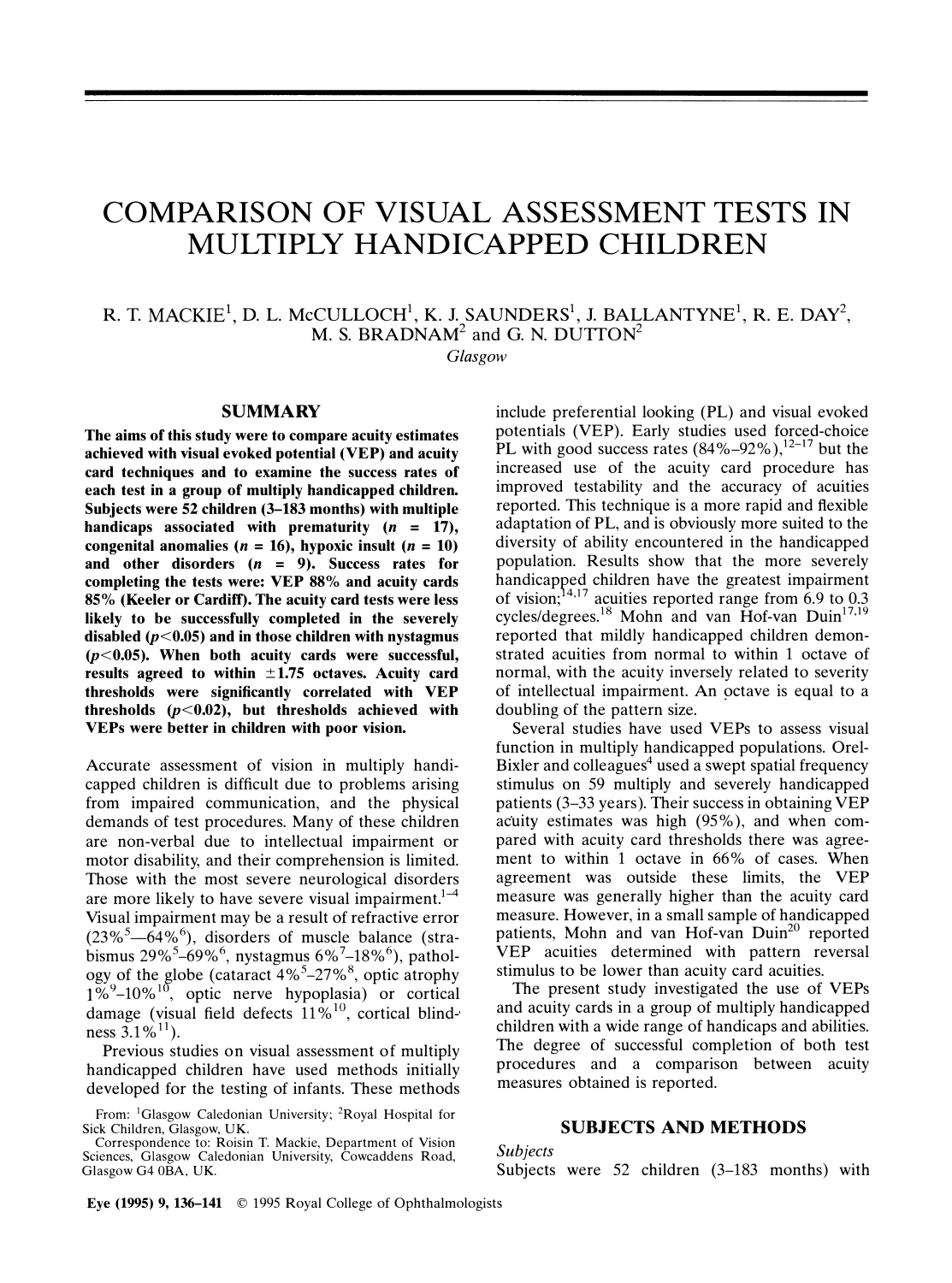| Aetiology                        | Subgroup                                                                                                                                            | Number                                        |
|----------------------------------|-----------------------------------------------------------------------------------------------------------------------------------------------------|-----------------------------------------------|
| Ischaemic insult                 | Perinatal ischaemia<br>Postnatal ischaemia                                                                                                          | 5<br>5                                        |
| Prematurity<br>(associated with) | Intracranial haemorrhage<br>Periventricular leucomalacia<br>Hypoxia<br>Septicaemia<br>Unknown factors                                               | 3<br>3<br>1<br>1<br>9                         |
| Congenital                       | Hydrocephalus<br>Microcephaly<br>Lissencephaly<br>Metabolic<br>Retts syndrome<br>Rubella syndrome<br>Down's syndrome<br>Hypotonia<br>Encephalocoele | 3<br>3<br>2<br>$\overline{2}$<br>$\mathbf{2}$ |
| Infectious<br>Unknown            | Meningitis                                                                                                                                          | 3<br>6                                        |

Table 1. Aetiology of handicaps

multiple handicaps with uncertain, or unreliable, estimates of visual function after previous eye or neurological examinations. Significant refractive errors were corrected prior to acuity testing.

Aetiology was diverse, with congenital abnormalities (31 %) and complications of prematurity (33%) forming the largest groups (Table I). A small number of children (12%) had unknown causes of handicap. All children had a combination of physical and/or intellectual impairment. Intellectual impairment was ranked from normal to severe disability by a paediatric neurologist (R.D.), who used a review of previous medical records and performed a neurological examination. Distribution of levels of intellectual impairment was surprisingly even (normal 27.7%; mild 21.3%; moderate 25.5%; severe 25.5%).

### Methods

YEP and acuity card testing were performed on the same day in random order, with the examiners masked to the previous test results.

YEP Method. Binocular VEPs were recorded to the onset of black and white stimulus patterns from a luminance matched grey (pattern onset YEP). Patterns were presented repetitively at 1.06 Hz and the signals were averaged 50 times to produce a YEP waveform. Signals were recorded from an active occipital electrode  $(O<sub>z</sub>)$  referenced and grounded to the earlobes. An artefact rejection program eliminated trials with amplitudes exceeding  $\pm 50 \mu V$ , which would occur due to excessive movement of the patient, or background EEG activity-both frequent occurrences during testing. Viewing distance was either 43 cm or 85 cm depending on the abilities and age of the child.

Stimulus patterns used were checks subtending 120 minutes of arc, and vertical gratings of various spatial frequencies. The grating stimuli moved horizontally

at 14 cycles/s or 3 cycles/s for 200 ms after onset. For both types of stimuli each presentation lasted 200 ms. Black and white stimuli were generated on a colour monitor with a mean luminance of 90 cd/ $m<sup>2</sup>$ , and a contrast between the black and white stripes of at least 90%. The first stimulus presented was the 120' stationary chequerboard. The response to this determined whether to use larger or smaller stimulus size to find threshold, by means of a staircase presentation. The minimum size stimulus which produced a waveform with a measurable positive peak (P1), and which was reproducible to within  $\pm 20$  ms, was regarded as threshold.<sup>21</sup> The P1 was defined as the largest peak within a time window of 50-150 ms. Fig. 1 shows examples of YEP waveforms to supra- and infra-threshold stimuli. The YEP to 12' bars is clearly not reproduced and is judged to be below threshold.

Testing was performed in a darkened, quiet room to provide minimum distraction. The child's attention was maintained by talking, rattling keys or singing. Fixation was monitored and recording was paused when the child looked away.

PL Method. Acuity cards used were Keeler Acuity

1. Supra-threshold VEPs to 60' bars



2. Threshold VEPs to 30' bars



3. Infra-threshold VEPs to 12' bars



**Fig. 1.** VEPs recorded at  $O<sub>z</sub>$  to 50 presentations in a 14year-old multiply handicapped girl with moderate intellectual impairment. Supra-threshold VEPs (60' gratings) show good reproducibility of the Pl. Threshold VEPs (30' gratings) show reproducibility of the P1 to within 20 ms. Infra-threshold VEPs show no distinctive PI and no reproducibility.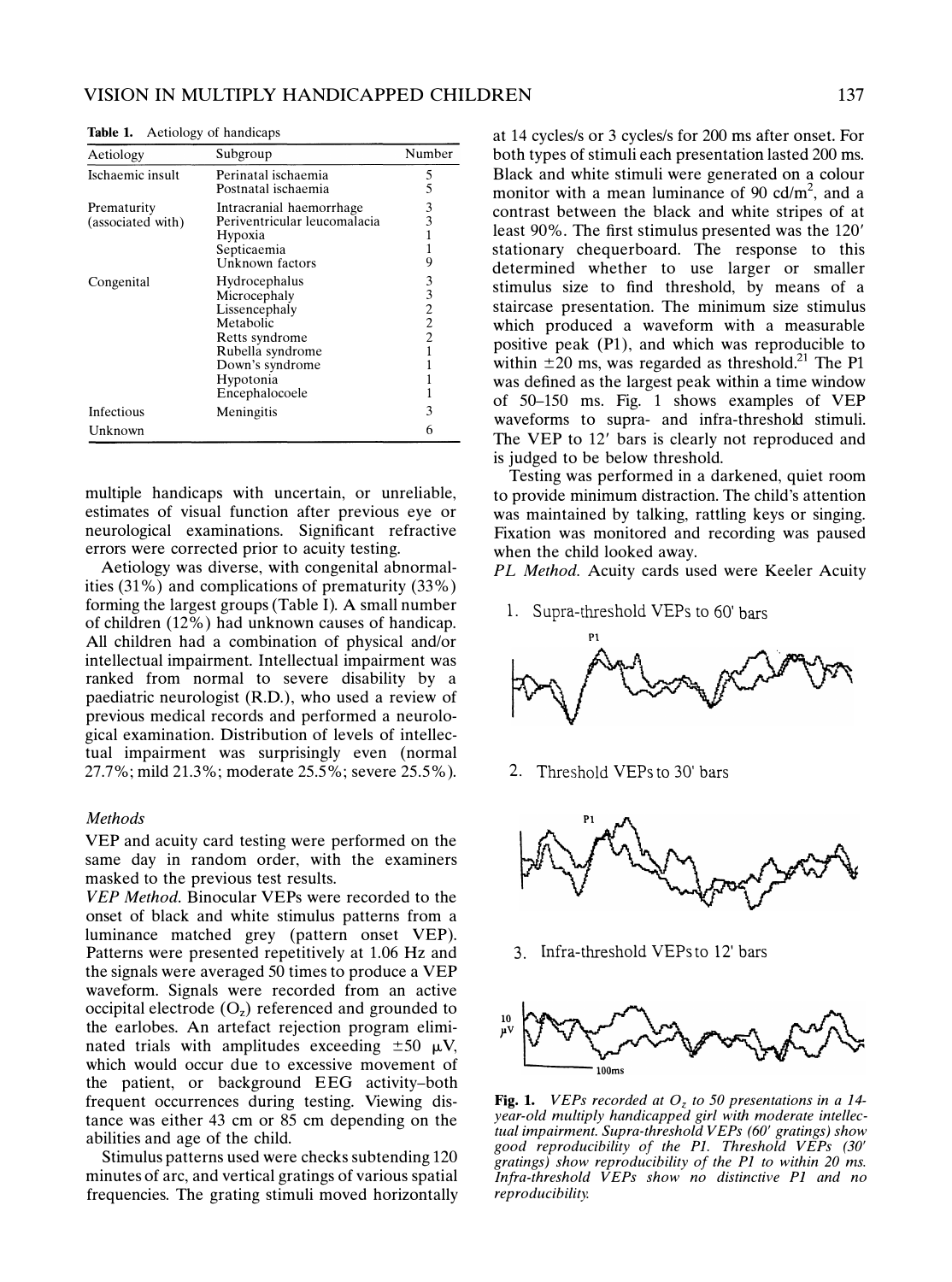Cards and the Cardiff Acuity Test.<sup>22</sup> Keeler cards have a high-contrast black and white grating on one side of each card, the other side being a homogeneous field of matched luminance. When the spatial frequency of the grating presented cannot be resolved it matches the homogeneous field. These cards differ from Teller Acuity Cards in that the grating and the homogeneous field are both contained within a white circular border. This removes the edge artefact present with Teller cards which enables the square edge of the grating to be seen when the grating itself is beyond recognition.<sup>23</sup> The cards may be presented either horizontally or vertically and are thus useful when examining children with horizontal nystagmus or hemianopia. The stimuli on Cardiff cards are familiar black and white pictures (e.g. car, house, fish) presented on a grey background. The pictures are 'vanishing optotypes' such that the average luminance of the black and white of the picture is equal to that of the neutral grey background. When the picture cannot be resolved it 'disappears' into the background. The cards are designed to be presented vertically only.

Due to the range of abilities and acuities encountered in the present study, both sets of cards were used in random order. Starting with a low spatial frequency, the examiner presented the cards to the child and judged by eye and head movements whether they could see the stimulus. Pointing to the stimulus, or naming it (Cardiff cards), was encouraged to help maintain attention with the more able children. By means of a staircase presentation the threshold size was estimated in a short space of time.

# RESULTS

### Success Rates

Of the 43 children on whom acuity card testing was attempted, 85% successfully completed at least one set of cards, resulting in a reliable acuity estimate. Failure to achieve an acuity estimate was due to patient non-compliance, or difficulty in assessing looking behaviour in the presence of abnormal eye movements or motor impairment. Twenty-five children completed both sets of cards; 7 of these cooperated with the testing procedure but failed to demonstrate looking behaviour in response to the largest card in both sets and were deemed to have minimal visual function. Their results are excluded from further analysis.

VEPs were attempted in 48 children with a success rate of 95%. This includes 4 children for whom testing was judged to be a partial success. This occurred when the child co-operated sufficiently for the test to be completed but the YEP quality was poor due to recording difficulties or the presence of seizure activity. This resulted in an estimate of



Fig. 2. Success rates for completing acuity cards and VEPs according to the level of intellectual impairment. Acuity cards were considered successful if either the Keeler or the Cardiff cards produced a reliable acuity estimate VEP success rates include 4 children who completed testing but had poor-quality VEPs due to recording difficulties.

'minimal acuity'. Failure to complete testing was solely due to non-compliance.

The success rates of the acuity cards and VEPs were related to age, level of intellectual impairment, and the presence or absence of strabismus, nystagmus or field defect using a three-way analysis of variance (ANOVA). YEP success rates were not significantly different in any of these subgroups, but the acuity cards were less likely to be successfully completed in the severely intellectually impaired  $(p<0.05$ , Fisher PLSD) and in those children with nystagmus ( $p<0.05$ , Fisher PLSD). Fig. 2 shows the success rates of the tests for each level of intellectual impairment.

### Acuity Thresholds

For comparisons between the different tests, thresholds are expressed as octave loss r�lative to a threshold of 30 cycles/degree (1' bars).

Keeler Cards versus Cardiff Cards. Fig. 3 shows a linear regression relating acuity thresholds estimated by Keeler and Cardiff cards in those children who completed both tests. The graph shows a close correlation ( $p = 0.0001$ ,  $r^2 = 0.68$ ). This relationship was examined further by plotting the difference between the two thresholds estimates against the mean of the thresholds (Fig. 4). This graph provides information on the level of agreement between the two techniques and the presence or absence of bias. Fig. 4 shows close agreement between the card thresholds. The limits of agreement (mean  $\pm 2$  SD) shown on the graph are  $\pm 1.75$  octaves. The scatter of the differences shows that the acuity level does not bias the agreement between the two acuity card tests. VEP versus Acuity Cards. We found no statistical difference between the thresholds achieved between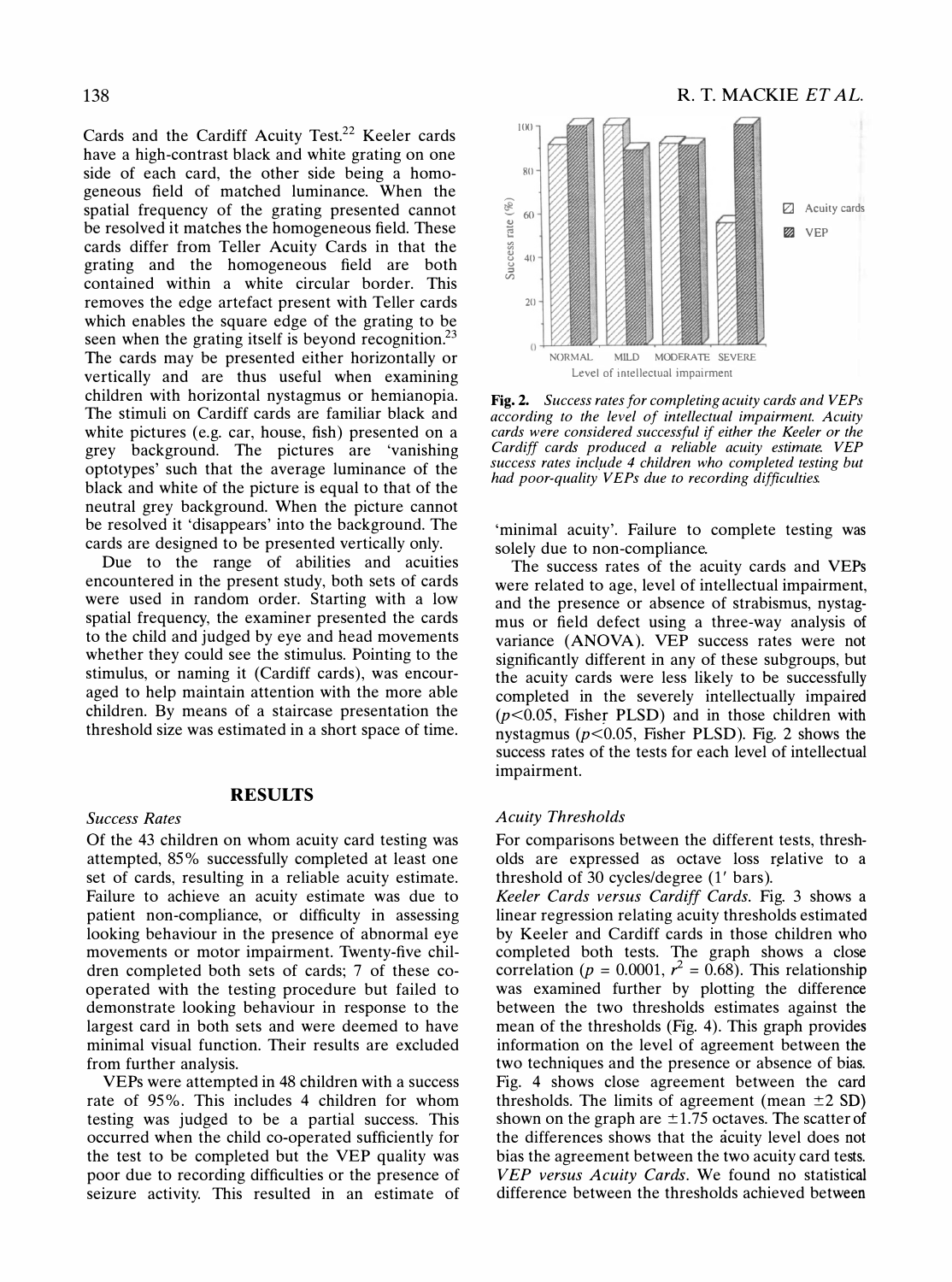

Fig. 3. A comparison of Cardiff card and Keeler card acuities shows good correlation between the acuity thresholds (y =  $0.19 + 1.0x$ , r<sup>2</sup> = 0.681). Thresholds were expressed as octave loss relative to a threshold of 30 cycles/degree  $(1')$  bars).



Fig. 5. A comparison of VEP and acuity card acuities shows a significant correlation, but VEP acuities are lower than acuity card acuities in the majority of cases (y =  $0.71 +$ 0.4x,  $r^2 = 0.34$ ). The empty triangles indicate the children with only flash VEP responses; these points are not included in the analysis. Thresholds were expressed as octave loss relative to a threshold of 30 cycles/degree (1' bars).

Keeler cards and Cardiff cards ( $p = 0.46$ , Student's ttest). Therefore, YEP thresholds were compared with the best acuity estimate from the two sets of cards in those children who completed both sets, and the only result in the remaining children. One child aged 18 months was excluded from further analysis as YEP and acuity card thresholds develop at



Fig. 4. The difference between Keeler card and Cardiff card acuity thresholds versus the mean acuity threshold. The scatter of differences shows good agreement between the acuity thresholds and the limits of agreement shown are narrow  $(\pm 1.75$  octaves).



Fig. 6. The difference between acuity card and VEP acuity thresholds versus the mean acuity threshold. The scatter of differences shows bias between the two acuity thresholds, indicating that VEP acuities are higher in children with poor vision ( $>4$  octave loss) relative to the acuity card acuities.

different rates in young children.<sup>24</sup> A further 2 children who demonstrated only a flash YEP response were also excluded because an acuity threshold could not be estimated from this. Using linear regression analysis (Fig. 5) YEP and acuity card thresholds were significantly correlated  $(p<0.02, r<sup>2</sup> = 0.34)$ , but the slope of the graph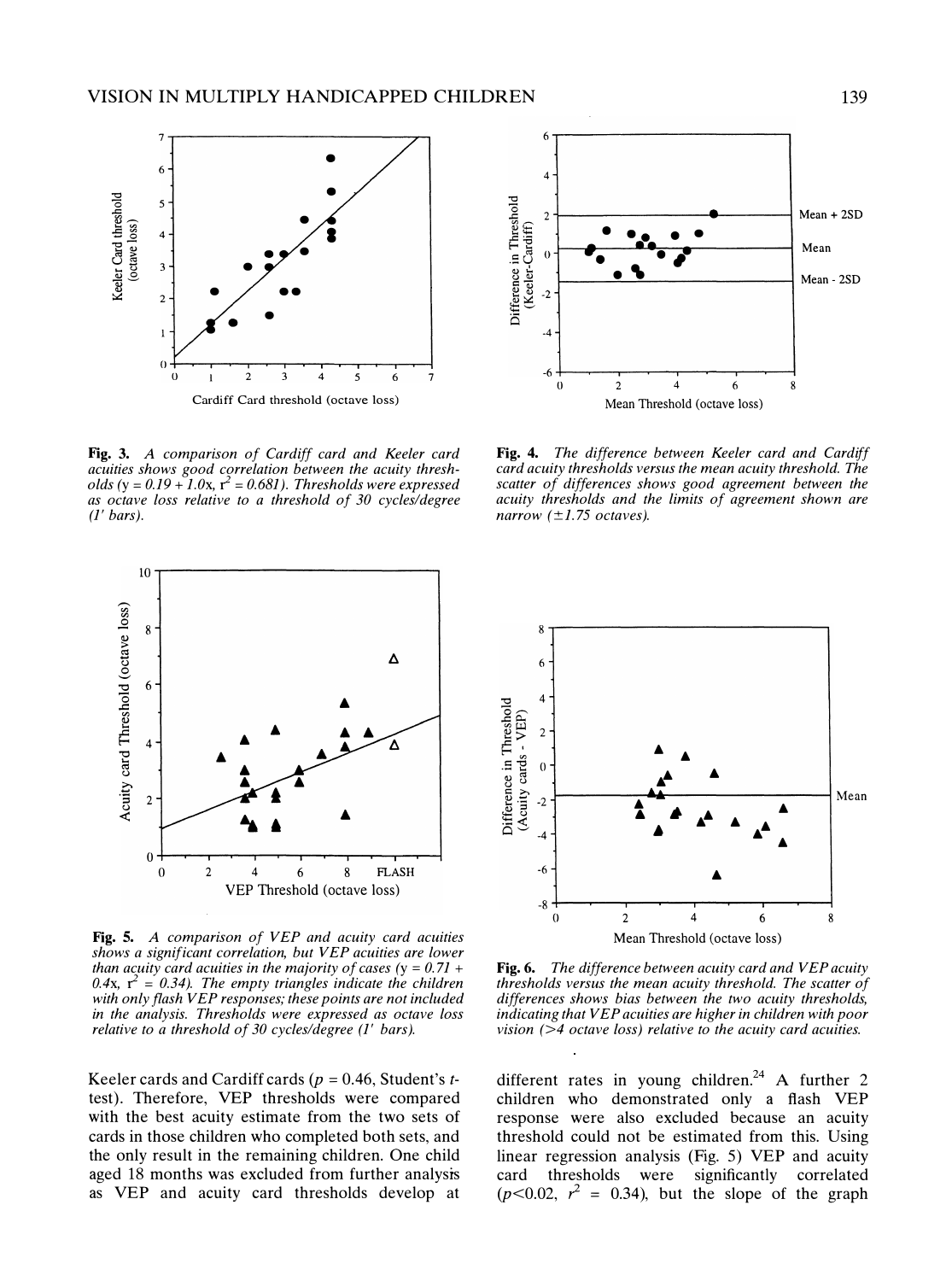indicates that YEP estimates were lower than acuity card estimates in the majority of cases. Plotting the difference between the two thresholds estimates against the mean of the thresholds (Fig. 6) shows moderate agreement between the two methods, but there is bias present. Children with poor vision  $($ octave loss) demonstrate higher YEP estimates relative to acuity card estimates. This bias was not demonstrated by subjects with higher levels of acuity.

### DISCUSSION

The use of acuity cards and VEPs in handicapped children has enabled previously untested children to have a visual acuity assessment. In this study acuity cards were successfully used in children with mild to moderate levels of intellectual impairment, but were less successful in those who were severely intellectually impaired. This is because acuity determination is made from a behavioural response to the stimulus. Many severely and profoundly handicapped children do not respond to external stimulus and are very withdrawn. The good success rates for VEPs in this group are possible because no response is required from the patients. Although the VEPs tend to produce lower acuity estimates in the majority of children their advantage is that obtaining any threshold from the severely intellectually impaired provides useful information. It has been proposed that mentally handicapped children with visual impairment are inappropriately classed as profoundly handicapped more often than sighted children with equivalent levels of mental handicap.<sup>25</sup> A measurement of visual function is therefore important in these children to quantify the visual impairment to provide maximum potential for learning.

The Cardiff and Keeler acuity cards showed very close agreement in those handicapped children assessed with both. Cardiff cards were developed to examine toddlers and older children, who quickly become bored with stripes, and our impression was that the more able children enjoyed these cards and completed testing more quickly. The different style of targets between the two sets of cards did not have any effect on the thresholds achieved and the agreement between the cards was independent of the acuity measured. Due to the small numbers of children in the group that was assessed we would not conclude that two sets of cards are interchangeable. However, this relationship will be further investigated in larger study groups.

Comparison of acuities determined by VEPs with those from acuity cards in the present study shows that there is a significant relationship between thresholds achieved. However, YEP acuities are lower than acuity card acuities in the majority of cases. The use of signal reproducibility as the criterion for threshold is likely to produce more conservative threshold estimates than other commonly used criteria, which produce YEP acuities higher than acuity cards acuities.<sup>4</sup> Threshold differences between the two techniques may occur as they are testing two different types of visual responses. Preferential looking is a behavioural response; the patient chooses to look at the stimulus. This requires both intact visual input and resolution, and motor output. The YEP records activity of the visual cortex up to area 17, but does not require perception of the stimulus by higher centres. The response requires fixation, but no motor output. In multiply handicapped children damage to the brain is often diffuse, and it is possible that patients may be capable of a response to one type of test but unable to respond to another, regardless of their acuity.

In conclusion, acuity card and YEP techniques both have limitations when assessing vision in multiply handicapped children. Clinically the most information will be obtained by performing both tests on each child and using the information from each test in a complementary manner to provide an overall picture of each child's visual impairment.

The authors thank Michael Bradnam, Aled Evans and Martin Glegg of the West of Scotland Health Boards Department of Clinical Physics for development of the VEP testing system. This research is funded by the Chief Scientist's Office, Disability Research Committee, Scottish Office Home and Health Department (K/RED/4/C183). Roisin Mackie is the current Elizabeth Murray Memorial scholar.

Key words: Acuity cards, Multiple handicap, Visual acuity, Visual evoked potentials.

#### REFERENCES

- 1. van der Pol BA. Causes of visual impairment in children. Doc Ophthalmol 1986;61:223-8.
- 2. Hertz BG, Rosenberg 1. Acuity card testing of spastic children: preliminary results. J Ped Ophthalmol Strabismus 1988;25:139-44.
- 3. Mohn G, van Hof-van Duin J, Fetter WP, de Grot L, Hage M. Acuity assessment of non-verbal infants and children: clinical experience with the acuity card procedure. Dev Med Child Neurol 1988;30:232-44.
- 4. Orel-Bixler D, Haegerstrom-Portnoy G, Hall A. Visual assessment of the multiply handicapped patient. Optom Vis Sci 1989;66:530-6.
- 5. Jacobson L. Ophthalmology in mentally retarded adults. Acta Ophthalmol 1988;66:457-62.
- 6. Scheimann M. Optometric findings in children with cerebral palsy. Am J Optom Physiol Opt 1984; 61:321-3.
- 7. Kennerly Bankes JL. Eye defects of mentally handicapped children. BMJ 1974;2:533–5.
- 8. Lyle W, Woodruff ME, Zuccaro VS. A review of the literature on Down's syndrome and an optometrical survey of 44 patients with the syndrome. Am J Optom Arch Am Acad Optom 1972;49:715-27.
- 9. Woodruff ME, Cleary TE, Bader D. The prevalence of refractive and ocular anomalies among 1242 institu-